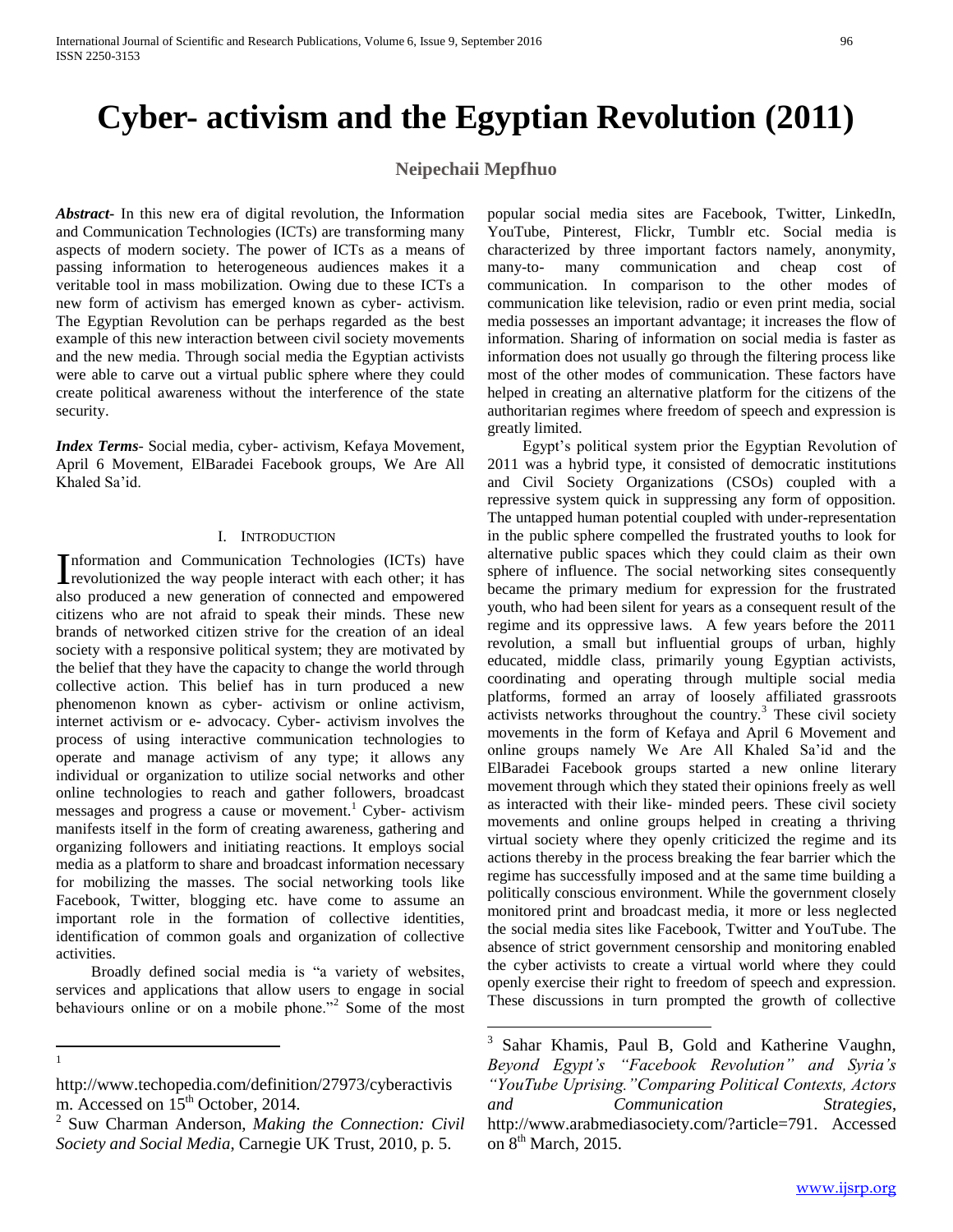consciousness. The common frustrations against the system and its failure to address the existing political, economic and social problems had been an important factor in strengthening the common consciousness. Inorder to understand the history of Cyber- activism in Egypt it pertinent that the contribution of the following groups namely Kefaya Movement, April 6 Movement, We Are All Khaled Sa'id and the ElBaradei facebook groups are analyzed.

 As the number of Internet Service Providers (ISP) blossomed in Egypt so did the number of internet savvy Egyptian youths. With access to a vast sea of knowledge coupled with increased online interaction with various people across the world, the Egyptian youth was able to carve out a virtual world where it could freely express its opinions without the constant glare and monitoring of the Interior Ministry. Egypt got its first taste of online activism through the Kefaya (Enough) Movement comprising of a group of young leftists. The movement was built around one single goal- to prevent Gamal Mubarak from succeeding his father. Kefaya's mobilization and organization tactics mainly revolved around the efficient utilization of Information Technology. The group's website provided free membership to all its users and also at the same time it allowed the users to post their grievances anonymously. One of Kefaya's major organizing spaces was Misr Digital, the first digital independent newspaper in Egypt. $4$  The group used four primary means of communication:

 *Firstly*, it used electronic mails (e-mails) to contact its members and the general public. A text message sent to thousands of mobile phones helped draw 2, 000 persons to a June 2005 demonstration that one report described as "the most organized and impressive demonstration by the reform movement to date."<sup>5</sup>

 *Secondly*, it published advertisements online. It was more safer for the group to advertise online as they were likely to be censored by the government if they published on print media. In 2007, an anti- Mubarak rally advertised by the group on an independent newspaper *Al-Karama* (*Dignity*) was confiscated by the state security.  $<sup>6</sup>$ </sup>

 *Thirdly*, it published banners and caricatures (political cartoons) on its own website and on those supporting *bloggers*. 7

*Fourthly*, it posted audiovisual and photographic documentation of sexual abuse and physical harassment by the state security forces on its website. $\delta$ 

 Kefaya's internal structure consisted of an inner circle of activists, a coordinator and a spokesperson. The group's message was also circulated by the community of *bloggers* using the group's insignia which was a yellow circle with the word Kefaya

 $\overline{a}$ 

8 Ibid.

written in red through online blogging sites like 'wa7damasrya.blogspot.com' and 'misrdigital.blogspirit.com.' The *bloggers* wrote about human rights abuses by the police which received attention from international media like CNN, The New York Times, The Washington Post and Amnesty International. The popularity of these *bloggers* were attributed to the bold and honest way in which they discussed issues which were in a way forbidden by the suppressive regime. The initial *blogs* were published in English but later owing due to the development of Arabic software much of the *blogs* were published in Arabic which helped attract greater audience. The Kefaya Movement surfaced during this time as a prominent group which helped to mobilize the discontent youth by providing them with an alternative outlet to channel their frustrations against the regime.

 Following close on the footsteps of the Kefaya Movement, the *April 6 Movement* burst upon the national scene in 2008. The April 6 Movement consisted of a small group of internet savvy Egyptians who launched a Facebook page on March 23, 2008 in support of the workers at Egypt's largest textile factory in the Nile Delta city of Mahalla al-Kubra who were going to protest against the prevailing low wages and the high food prices. To show support to the labor strike the leaders of the *April 6 Movement* which included Amal Sharaf, Israa Abdel Fattah, Ahmed Mahar and Mohammed Adel invited 300 people to join its Facebook page and within a day it had 3,000 members and within a few weeks, 70,000 had joined the call for strikes across Egypt in support of the Mahalla workers.<sup>9</sup> On  $6<sup>th</sup>$  April, 2008, thousands of workers rioted but it was harshly suppressed by the police. Following the protest prominent young leaders of the *April 6 Movement* like Israa Abdel Fattah and Ahmed Maher were arrested by the police. This incident helped the political activists realize the power of social media in exposing an idea and generating support for it in terms of action.<sup>10</sup> Post the strikes the regime also realized to some extent that the internet could be employed as a tool by the social activists to work against the system. The NDP established an 'Electronic Committee' rumored to have legions of well- paid young men and women whose mission was to influence online opinion in favor of the party through contributions to websites, blogs, news sites, and social networks.<sup>11</sup> Nonetheless inspite of these new developments the number of discussion forums, chat rooms and blogs continued to increase. The occasional arrest and subsequent harassment of bloggers and online activists also continued but the fact was that the control of social media was beyond the state security.

 $\overline{a}$ 

<sup>4</sup>Http://www.slate.com/articles/technology/future\_tense/20 11/07/tahrir\_square\_was\_a\_foreseeable\_suprise.html. Accessed on  $14<sup>th</sup>$  July, 2015.

<sup>5</sup> Nadia Oweidat, Cheryl Denard, Dale Stahl, Walid Kidani,

Edward O' Connel and Audra K.Grant, *The Kefaya Movement: A Case Study of a Grassroots Reform Initiative*, RAND Corporation, Santa Monica, CA, 2008, p. 21.

<sup>6</sup> Ibid.

<sup>7</sup> Ibid.

<sup>9</sup>Http://www.pbs.org/wgbh/pages/frontline/revolution-incairo/inside-april6-movement/. Accessed on 7<sup>th</sup> July, 2015.

<sup>10</sup> Rasha Abdulla, *Egypt's Media in the Midst of Revolution*, Carnegie Endowment for International Peace Publications Department, Washington, DC, 2014, p. 10.

<sup>11</sup> Wael Ghonim, *Revolution 2.0: The Power of the People is greater than the People in Power*, Harper Collins Publishers, London, 2012, p. 36.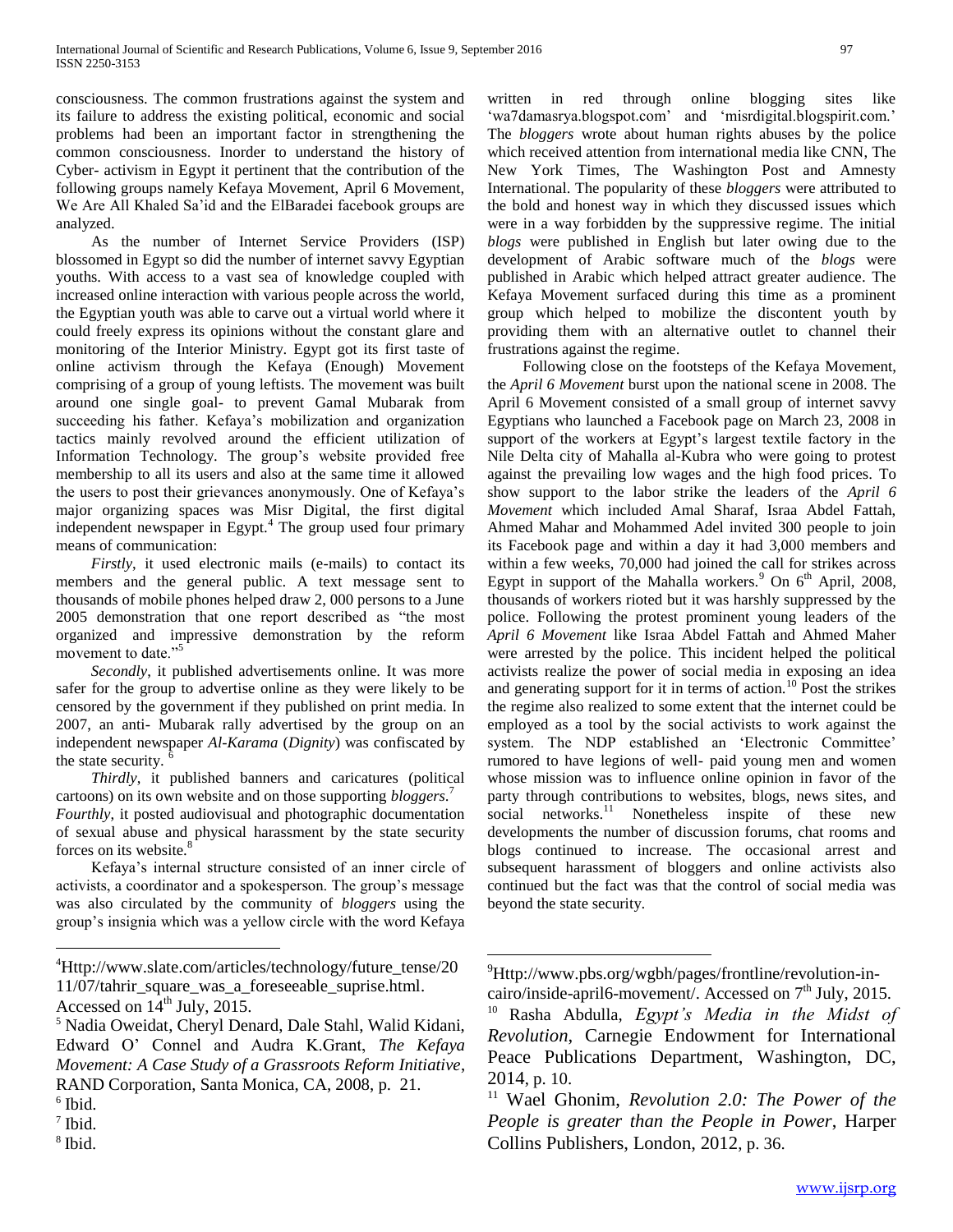Another notable example on the use of social media as a mode of creating political awareness and mobilization prior the revolution was the ElBaradei's Facebook campaign. In 2009, Mohammed Mostafa ElBaradei, a diplomat and a lawyer by training and also the former chief of the United Nation's nuclear watchdog, the International Atomic Energy Agency (IAEA) decided to return to Egypt as his term was nearing an end. ElBaradei's return to Egypt was heralded by many Egyptians as the dawn of a new era in Egypt's politics. Corresponding with the increasing support for ElBaradei, a number of Facebook groups and pages began to crop up to support the nomination of Mohamed ElBaradei as President of Egypt. A young university student Mahmud al- Hetta started a Facebook group called *ElBaradei President of Egypt 2011* while a *Facebook* page for ElBaradei was also set up Wael Ghonim, a Google Executive. The tactics which were employed by the social activists were firstly to create political awareness by posting the interviews and visions of ElBaradei. Secondly, they tried to get the members of these online groups to participate in the Facebook campaign. For instance, the Facebook group *ElBaradei President of Egypt 2011* urged its members to replace their Facebook profile photos with that of ElBaradei. The possibility of a contender to Egypt's presidency throne gathered many support to these groups and pages especially from the young people. It was however with the historic reception of ElBaradei in 2010 that demonstrated the importance of social media as an alternative and effective medium for communication particularly under a dictatorial regime. The social activists were initially faced with certain problems the regime was already against ElBaradei. As per the reports published in some independent newspapers on the morning of ElBaradei's arrival, the security agencies through an unofficial statement had made it very clear that they would not allow the Egyptians to greet ElBaradei at the airport and that they had mobilized eighty thousand riot police to deal with any such gathering. Moreover, the Emergency Laws also prohibited any form of large gatherings. However inspite of these shortcomings the social activists were able to communicate with each other as well as with the masses through social media sites like Facebook and Twitter through constant updates and posts. On February 2010, ElBaradei returned to Egypt, more than one thousand cheering supporters flooded into the Cairo International Airport to greet the man who had suddenly been vaulted into the position of Egypt's savior.<sup>12</sup>

 Amongst the online groups one notable online group We Are All Khaled Sa'id played an important role leading up to the revolution. On  $8<sup>th</sup>$  June, 2010, 31 year old Google Executive Wael Ghonim came across the shocking image of the distorted and bloodied face of Khaled Sa'id and decided that something should be done against the police brutality in Egypt. Ghonim then went online and created a Facebook page entitled We Are All Khaled Said or Kullena Khaled Said under the pseudonym "el shaheed" which is Arabic for "the martyr." Some 36,000

 $\overline{a}$ 

joined the page on the first day.<sup>13</sup> Within two minutes, three hundred members had joined the page. According to the official We Are All Khaled Said, Facebook page:

Khaled has become the symbol for many Egyptians who dream to see their country free of brutality, torture and ill treatment….Egyptians want to see an end to all violence committed by any Egyptian Policeman. Egyptians are aspiring to the day when the current 30 years long emergency martial law ends and when Egyptians can freely elect their true representatives.<sup>14</sup>

 The Facebook page also contained other cases of police brutality in Egypt. Calls for silent protests were also launched by the group; the first Silent Stand was held on  $18<sup>th</sup>$  June, 2010. A Twitter campaign aimed at raising awareness about torture and inhuman treatment in Egypt was also launched by the group on  $20<sup>th</sup>$  July, 2010. Soon this group began to gain support from the other online groups such as the April 6 Movement as well as several other bloggers, social activists and associations. The growing support further widened the scope of the demands of the social activists; the demand for an end to police brutality eventually led to include putting an end to poverty, torture, unemployment, corruption and President Hosni Mubarak's 30 years rule. The mounting online support coupled with the success of the Tunisian Revolution further gave the social activists the necessary impetus they needed to advance their demands.

The 18 day revolution officially began on  $25<sup>th</sup>$  January, 2011 and the event was termed as *yawm al-ghadab*, or *The Day of Rage*. <sup>15</sup> The call for demonstration was announced by the We Are All Khaled Said page. Before long, the invitations had reached over a million people on Facebook, with over 100, 000 indicating that they were "attending."<sup>16</sup> The online groups were joined by El Baradei's National Organization for Change and the Kefaya movement and several professional syndicates.

 The above various movements and online groups played an important role leading up to the January 25 protest. Social media helped these movements and online groups to mobilize the different sections of the Egyptian society by creating a politically conscious environment and also at the same time it helped them to adopt new strategies and tactics involving Information Technology which could be used effectively against the regime. Many of the social activists were well experienced in social media tactics and this experience benefited them highly during the initial phase prior to the revolution as well as during the actual revolution. The social networking sites particularly Facebook, Twitter and YouTube were highly utilized by the

 $\overline{a}$ 

<sup>12</sup> Ashraf Khalil, *Inside the Egyptian Revolution and the Rebirth of a Nation: Liberation Square*, St. Martin's Press, New York,  $1<sup>st</sup>$  Edition, 2012, p 105.

<sup>&</sup>lt;sup>13</sup>Http://www.wagingnonviolence.org/feature/egypts-

revolution-began-long-before-2011/. Accessed on 14<sup>th</sup> March, 2015.

 $14$  Http://www.facebook.com/elshaheed.co.uk. Accessed on  $14<sup>th</sup>$  March, 2015.

<sup>&</sup>lt;sup>15</sup> Laurel E. Miller, Jeffrey Martini, Stephen F. Larrabee, Julie E. Taylor, Twewodaj Mengitsu, *Democratization in the Arab World: Lessons from around the Globe*, RAND Corporation, Santa Monica, CA, 1<sup>st</sup> Edition, 2012, p. 94.

<sup>&</sup>lt;sup>16</sup> Rasha Abdulla, op.cit., p. 11.